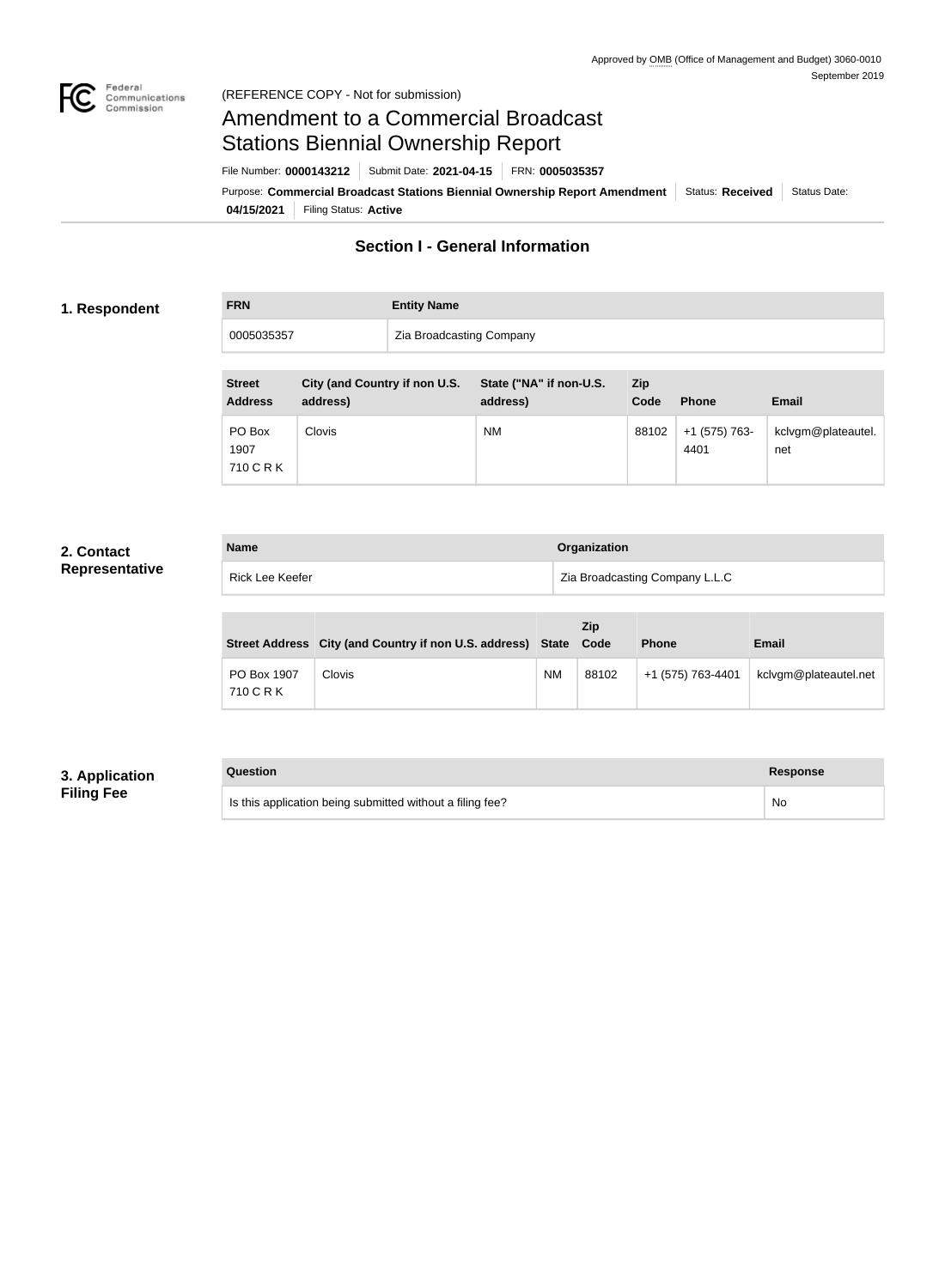| <b>Fees</b> | <b>Application Type</b> | <b>Form Number</b> | <b>Fee Code</b> | <b>Quantity</b> | <b>Fee Amount</b> | <b>Subtotal</b> |
|-------------|-------------------------|--------------------|-----------------|-----------------|-------------------|-----------------|
|             |                         |                    |                 |                 | Total             |                 |

**4. Nature of Respondent**

| (a) Provide the following information about the Respondent: |                                         |                        |
|-------------------------------------------------------------|-----------------------------------------|------------------------|
|                                                             | <b>Relationship to stations/permits</b> | Licensee               |
|                                                             | <b>Nature of Respondent</b>             | For-profit corporation |

**(b) Provide the following information about this report:**

| <b>Purpose</b>              | <b>Biennial</b>                                                                                                                                                                        |
|-----------------------------|----------------------------------------------------------------------------------------------------------------------------------------------------------------------------------------|
| "As of" date                | 10/01/2019                                                                                                                                                                             |
|                             | When filing a biennial ownership report or validating<br>and resubmitting a prior biennial ownership report, this<br>date must be Oct. 1 of the year in which this report is<br>filed. |
| <b>Reason for Amendment</b> | Per conversation with Jake Riehm with the FCC we are<br>providing a Parent Company Report as needed for Zia<br><b>Broadcasting Company</b>                                             |

#### **5. Licensee(s) and Station(s)**

#### **Respondent is filing this report to cover the following Licensee(s) and station(s):**

| Licensee/Permittee Name  | <b>FRN</b> |
|--------------------------|------------|
| Zia Broadcasting Company | 0005035357 |

| Fac. ID No. | <b>Call Sign</b> | <b>City</b>    | <b>State</b> | <b>Service</b> |
|-------------|------------------|----------------|--------------|----------------|
| 14748       | <b>KWKA</b>      | <b>CLOVIS</b>  | <b>NM</b>    | AM             |
| 14749       | <b>KTQM-FM</b>   | <b>CLOVIS</b>  | <b>NM</b>    | <b>FM</b>      |
| 74560       | <b>KACT-FM</b>   | <b>ANDREWS</b> | <b>TX</b>    | <b>FM</b>      |
| 74562       | <b>KACT</b>      | <b>ANDREWS</b> | <b>TX</b>    | AM             |
| 74563       | <b>KCLV-FM</b>   | <b>CLOVIS</b>  | <b>NM</b>    | <b>FM</b>      |
| 74565       | <b>KCLV</b>      | <b>CLOVIS</b>  | <b>NM</b>    | AM             |
| 74566       | KQTY-FM          | <b>BORGER</b>  | <b>TX</b>    | <b>FM</b>      |

### **Section II – Biennial Ownership Information**

**1. 47 C.F.R. Section 73.3613 and Other Documents**

Licensee Respondents that hold authorizations for one or more full power television, AM, and/or FM stations should list all contracts and other instruments set forth in 47 C.F.R. Section 73.3613(a) through (c) for the facility or facilities listed on this report. In addition, attributable Local Marketing Agreements (LMAs) and attributable Joint Sales Agreements (JSAs) must be disclosed by the licensee of the brokering station on its ownership report. If the agreement is an attributable LMA, an attributable JSA, or a network affiliation agreement, check the appropriate box. Otherwise, select "Other." Non-Licensee Respondents, as well as Licensee Respondents that only hold authorizations for Class A television and/or low power television stations, should select "Not Applicable" in response to this question.

Not Applicable.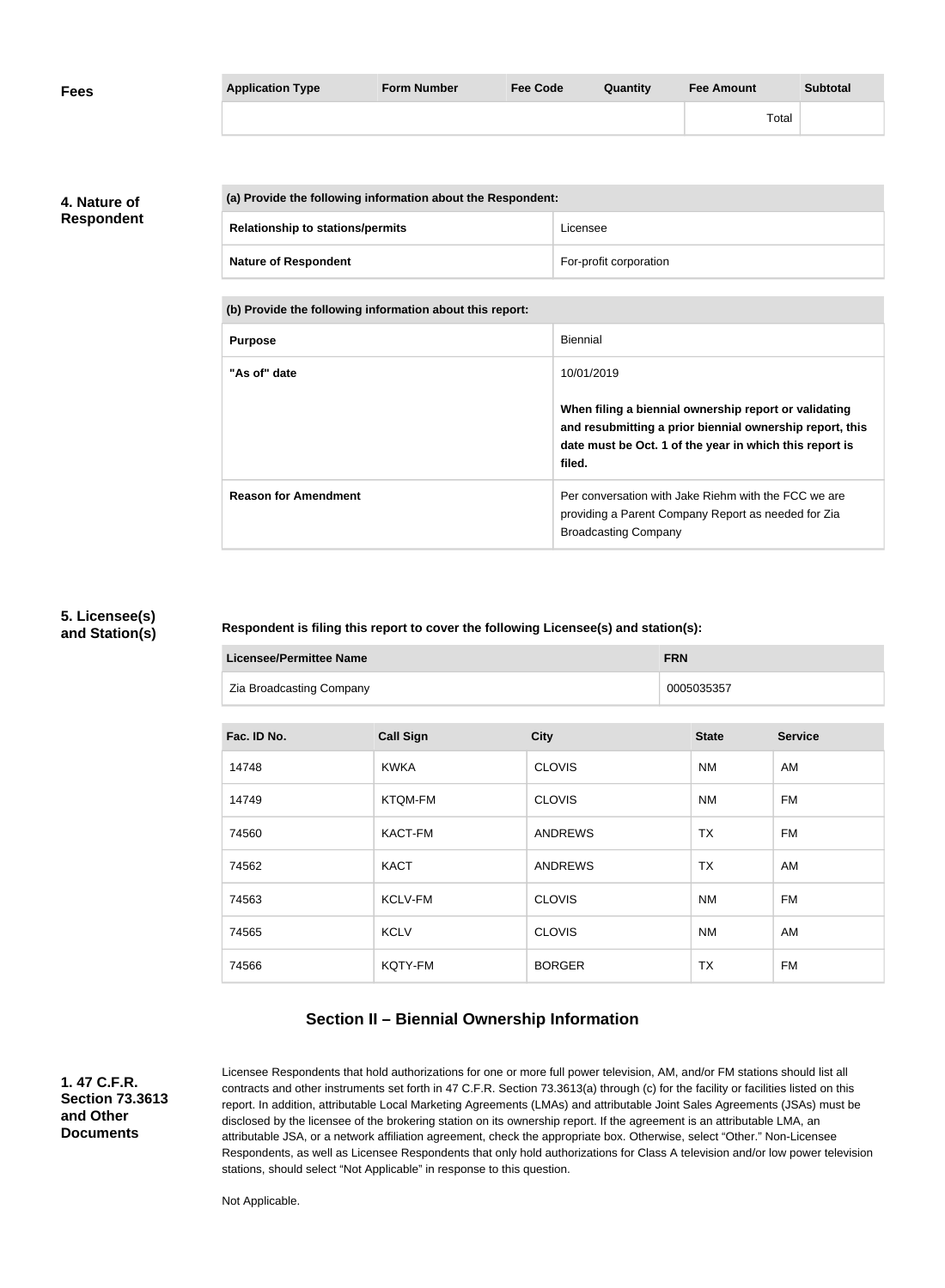**(a)** Ownership Interests. This Question requires Respondents to enter detailed information about ownership interests by generating a series of subforms. Answer each question on each subform. The first subform listing should be for the Respondent itself. If the Respondent is not a natural person, also list each of the officers, directors, stockholders, non-insulated partners, non-insulated members, and any other persons or entities with a direct attributable interest in the Respondent pursuant to the standards set forth in 47 C.F.R. Section 73.3555. (A "direct" interest is one that is not held through any intervening companies or entities.) List each interest holder with a direct attributable interest in the Respondent separately.

Leave the percentage of total assets (Equity Debt Plus) field blank for an interest holder unless that interest holder has an attributable interest in the Respondent solely on the basis of the Commission's Equity Debt Plus attribution standard, 47 C.F.R. Section 73.3555, Note 2(i).

In the case of vertical or indirect ownership structures, list only those interests in the Respondent that also represent an attributable interest in the Licensee(s) for which the report is being submitted.

Entities that are part of an organizational structure that includes holding companies or other forms of indirect ownership must file separate ownership reports. In such a structure do not report, or file a separate report for, any interest holder that does not have an attributable interest in the Licensee(s) for which the report is being submitted.

Please see the Instructions for further detail concerning interests that must be reported in response to this question.

The Respondent must provide an FCC Registration Number for each interest holder reported in response to this question. Please see the Instructions for detailed information and guidance concerning this requirement.

| <u>,,,,,,,,,,,,,,,,,,,,,,,,,,,,</u>                                                                                              |                                                         |                      |                            |  |
|----------------------------------------------------------------------------------------------------------------------------------|---------------------------------------------------------|----------------------|----------------------------|--|
| <b>FRN</b>                                                                                                                       | 0005035357                                              |                      |                            |  |
| <b>Entity Name</b>                                                                                                               | Zia Broadcasting Company                                |                      |                            |  |
| <b>Address</b>                                                                                                                   | PO Box                                                  | 1907                 |                            |  |
|                                                                                                                                  | <b>Street 1</b>                                         | 710 C R K            |                            |  |
|                                                                                                                                  | <b>Street 2</b>                                         |                      |                            |  |
|                                                                                                                                  | <b>City</b>                                             | Clovis               |                            |  |
|                                                                                                                                  | State ("NA" if non-U.S.<br>address)                     | <b>NM</b>            |                            |  |
|                                                                                                                                  | <b>Zip/Postal Code</b>                                  | 88102                |                            |  |
|                                                                                                                                  | Country (if non-U.S.<br>address)                        | <b>United States</b> |                            |  |
| <b>Listing Type</b>                                                                                                              | Respondent                                              |                      |                            |  |
| <b>Positional Interests</b><br>(check all that apply)                                                                            | Respondent                                              |                      |                            |  |
| <b>Tribal Nation or Tribal</b><br><b>Entity</b>                                                                                  | Interest holder is not a Tribal nation or Tribal entity |                      |                            |  |
| <b>Interest Percentages</b><br>(enter percentage values                                                                          | Voting                                                  | 0.0%                 | <b>Jointly Held?</b><br>No |  |
| from 0.0 to 100.0)                                                                                                               | <b>Equity</b>                                           | 0.0%                 |                            |  |
|                                                                                                                                  | <b>Total assets (Equity Debt</b><br>Plus)               | 0.0%                 |                            |  |
| Does interest holder have an attributable interest in one or more broadcast stations<br>No<br>that do not appear on this report? |                                                         |                      |                            |  |

**Ownership Information**

| <b>FRN</b>         | 0027159318                            |  |
|--------------------|---------------------------------------|--|
| <b>Entity Name</b> | High Five Trust, Mark Allsup, Trustee |  |
| <b>Address</b>     | PO Box                                |  |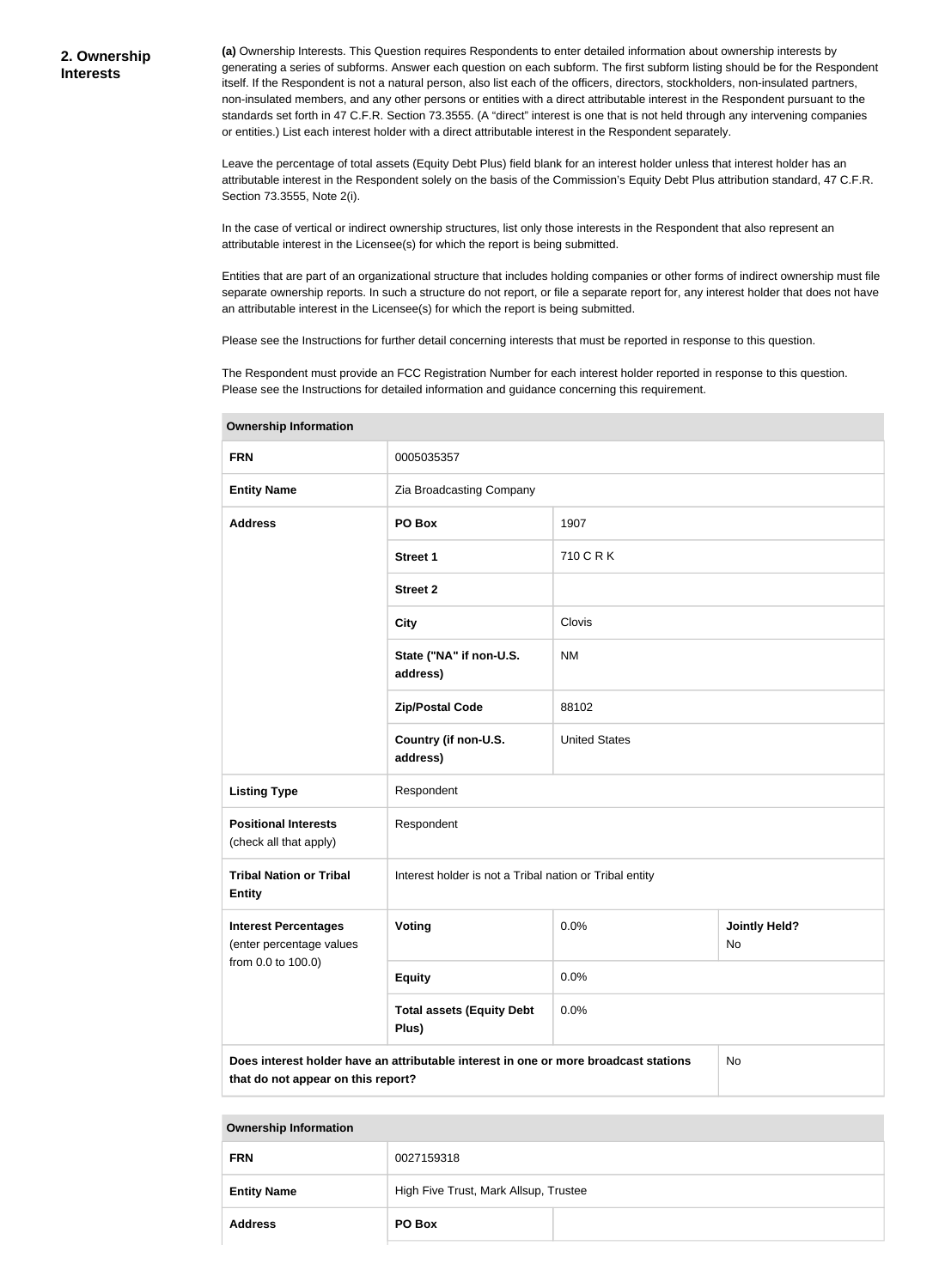|                                                         | <b>Street 1</b>                                                                      | 814 21st Street      |                            |  |
|---------------------------------------------------------|--------------------------------------------------------------------------------------|----------------------|----------------------------|--|
|                                                         | <b>Street 2</b>                                                                      |                      |                            |  |
|                                                         | <b>City</b>                                                                          | Clovis               |                            |  |
|                                                         | State ("NA" if non-U.S.<br>address)                                                  | <b>NM</b>            |                            |  |
|                                                         | <b>Zip/Postal Code</b>                                                               | 88102                |                            |  |
|                                                         | Country (if non-U.S.<br>address)                                                     | <b>United States</b> |                            |  |
| <b>Listing Type</b>                                     | Other Interest Holder                                                                |                      |                            |  |
| <b>Positional Interests</b><br>(check all that apply)   | Officer, Director                                                                    |                      |                            |  |
| <b>Tribal Nation or Tribal</b><br><b>Entity</b>         | Interest holder is not a Tribal nation or Tribal entity                              |                      |                            |  |
| <b>Interest Percentages</b><br>(enter percentage values | Voting                                                                               | 0.0%                 | <b>Jointly Held?</b><br>No |  |
| from 0.0 to 100.0)                                      | <b>Equity</b>                                                                        | 100.0%               |                            |  |
|                                                         | <b>Total assets (Equity Debt</b><br>Plus)                                            |                      |                            |  |
| that do not appear on this report?                      | Does interest holder have an attributable interest in one or more broadcast stations |                      | No                         |  |

| <b>Ownership Information</b>                              |                                     |                        |  |
|-----------------------------------------------------------|-------------------------------------|------------------------|--|
| <b>FRN</b>                                                | 9990143356                          |                        |  |
| <b>Name</b>                                               | Mark Allsup, Mr.                    |                        |  |
| <b>Address</b>                                            | PO Box                              |                        |  |
|                                                           | <b>Street 1</b>                     | 814 21st Street        |  |
|                                                           | <b>Street 2</b>                     |                        |  |
|                                                           | <b>City</b>                         | Clovis                 |  |
|                                                           | State ("NA" if non-U.S.<br>address) | <b>NM</b>              |  |
|                                                           | <b>Zip/Postal Code</b>              | 88102                  |  |
|                                                           | Country (if non-U.S.<br>address)    | <b>United States</b>   |  |
| <b>Listing Type</b>                                       | Other Interest Holder               |                        |  |
| <b>Positional Interests</b><br>(check all that apply)     | Officer, Director                   |                        |  |
| Citizenship, Gender,                                      | <b>Citizenship</b>                  | <b>US</b>              |  |
| <b>Ethnicity, and Race</b><br><b>Information (Natural</b> | <b>Gender</b>                       | Male                   |  |
| Persons Only)                                             | <b>Ethnicity</b>                    | Not Hispanic or Latino |  |
|                                                           | Race                                | White                  |  |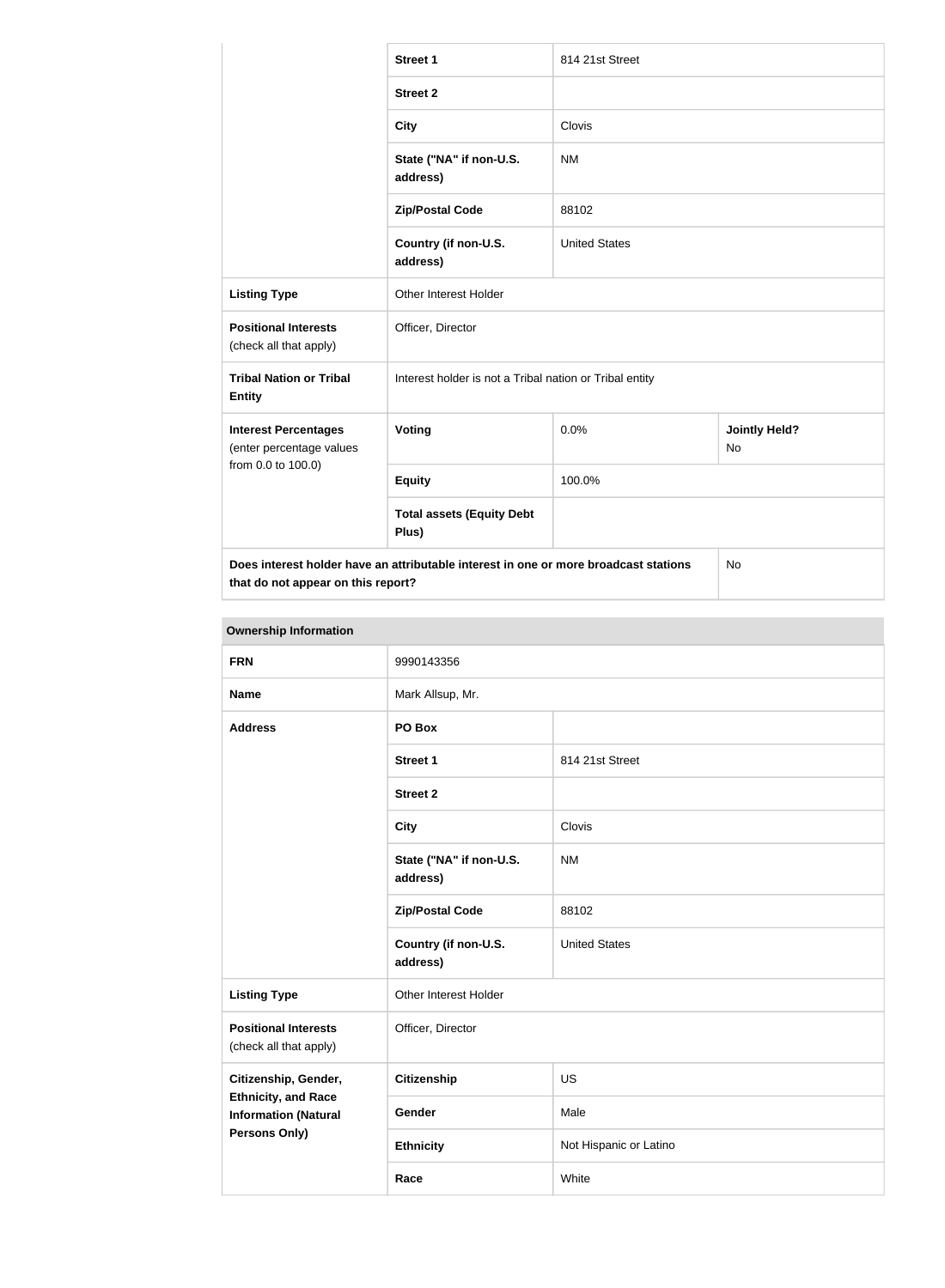| <b>Interest Percentages</b><br>(enter percentage values<br>from 0.0 to 100.0)                                              | Voting                                    | 50.0%   | <b>Jointly Held?</b><br>No. |
|----------------------------------------------------------------------------------------------------------------------------|-------------------------------------------|---------|-----------------------------|
|                                                                                                                            | <b>Equity</b>                             | $0.0\%$ |                             |
|                                                                                                                            | <b>Total assets (Equity Debt</b><br>Plus) | $0.0\%$ |                             |
| Does interest holder have an attributable interest in one or more broadcast stations<br>that do not appear on this report? |                                           |         | No.                         |

#### **Ownership Information**

| <b>FRN</b>                                                                                                                 | 9990143340                                |                        |                            |  |
|----------------------------------------------------------------------------------------------------------------------------|-------------------------------------------|------------------------|----------------------------|--|
| <b>Name</b>                                                                                                                | Barbara Allsup, Mrs.                      |                        |                            |  |
| <b>Address</b>                                                                                                             | PO Box                                    |                        |                            |  |
|                                                                                                                            | <b>Street 1</b>                           | 814 21st Street        |                            |  |
|                                                                                                                            | <b>Street 2</b>                           |                        |                            |  |
|                                                                                                                            | <b>City</b>                               | Clovis                 |                            |  |
|                                                                                                                            | State ("NA" if non-U.S.<br>address)       | <b>NM</b>              |                            |  |
|                                                                                                                            | <b>Zip/Postal Code</b>                    | 88102                  |                            |  |
|                                                                                                                            | Country (if non-U.S.<br>address)          | <b>United States</b>   |                            |  |
| <b>Listing Type</b>                                                                                                        | Other Interest Holder                     |                        |                            |  |
| <b>Positional Interests</b><br>(check all that apply)                                                                      | Officer, Director                         |                        |                            |  |
| Citizenship, Gender,                                                                                                       | <b>Citizenship</b>                        | US                     |                            |  |
| <b>Ethnicity, and Race</b><br><b>Information (Natural</b>                                                                  | Gender                                    | Female                 |                            |  |
| <b>Persons Only)</b>                                                                                                       | <b>Ethnicity</b>                          | Not Hispanic or Latino |                            |  |
|                                                                                                                            | Race                                      | White                  |                            |  |
| <b>Interest Percentages</b><br>(enter percentage values<br>from 0.0 to 100.0)                                              | <b>Voting</b>                             | 50.0%                  | <b>Jointly Held?</b><br>No |  |
|                                                                                                                            | <b>Equity</b>                             | 0.0%                   |                            |  |
|                                                                                                                            | <b>Total assets (Equity Debt</b><br>Plus) | 0.0%                   |                            |  |
| Does interest holder have an attributable interest in one or more broadcast stations<br>that do not appear on this report? |                                           |                        | <b>No</b>                  |  |
|                                                                                                                            |                                           |                        |                            |  |
|                                                                                                                            |                                           |                        |                            |  |

| (b) Respondent certifies that any interests, including equity, financial, or voting | Yes |
|-------------------------------------------------------------------------------------|-----|
| interests, not reported in this filing are non-attributable.                        |     |
| If "No," submit as an exhibit an explanation.                                       |     |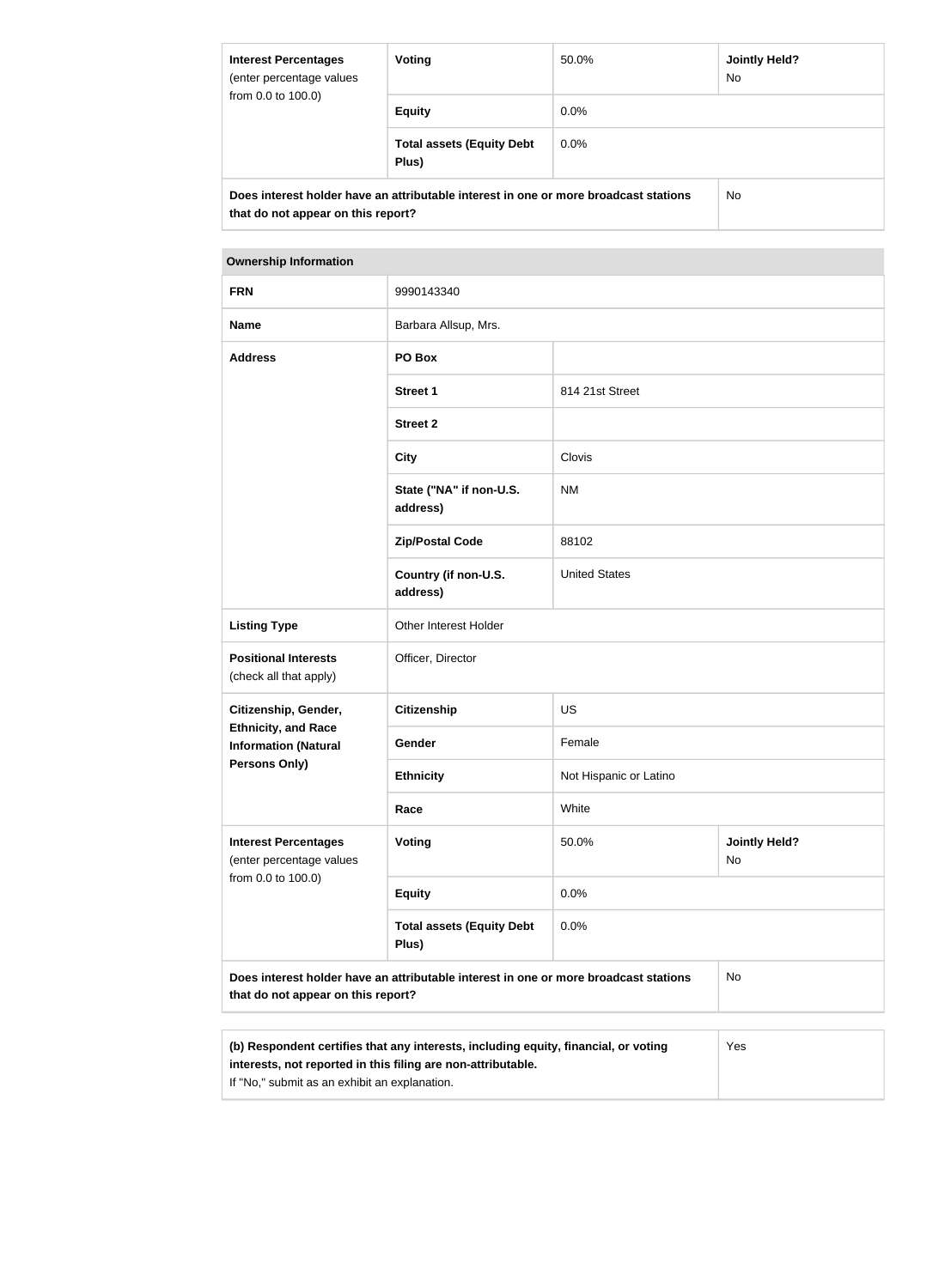

**(d) Are any of the individuals listed as an attributable interest holder in the Respondent married to each other or related to each other as parentchild or as siblings?** Yes

If "Yes," provide the following information for each such the relationship.

| <b>Fallilly INGIALIVIISHIPS</b> |              |             |                     |
|---------------------------------|--------------|-------------|---------------------|
| <b>FRN</b>                      | 9990143340   | <b>Name</b> | Barbara Allsup, Mrs |
| <b>FRN</b>                      | 9990143356   | <b>Name</b> | Mark Allsup, Mr     |
| Relationship                    | Parent/Child |             |                     |

#### **Family Relationships**

| (e) Is Respondent seeking an attribution exemption for any officer or director with | No |
|-------------------------------------------------------------------------------------|----|
| duties wholly unrelated to the Licensee(s)?                                         |    |

If "Yes," complete the information in the required fields and submit an Exhibit fully describing that individual's duties and responsibilities, and explaining why that individual should not be attributed an interest.

**3. Organizational Chart (Licensees Only)**

Attach a flowchart or similar document showing the Licensee's vertical ownership structure including the Licensee and all entities that have attributable interests in the Licensee. Licensees with a single parent entity may provide a brief explanatory textual Exhibit in lieu of a flowchart or similar document. Licensees without parent entities should so indicate in a textual Exhibit.

**Non-Licensee Respondents should select "N/A" in response to this question.**